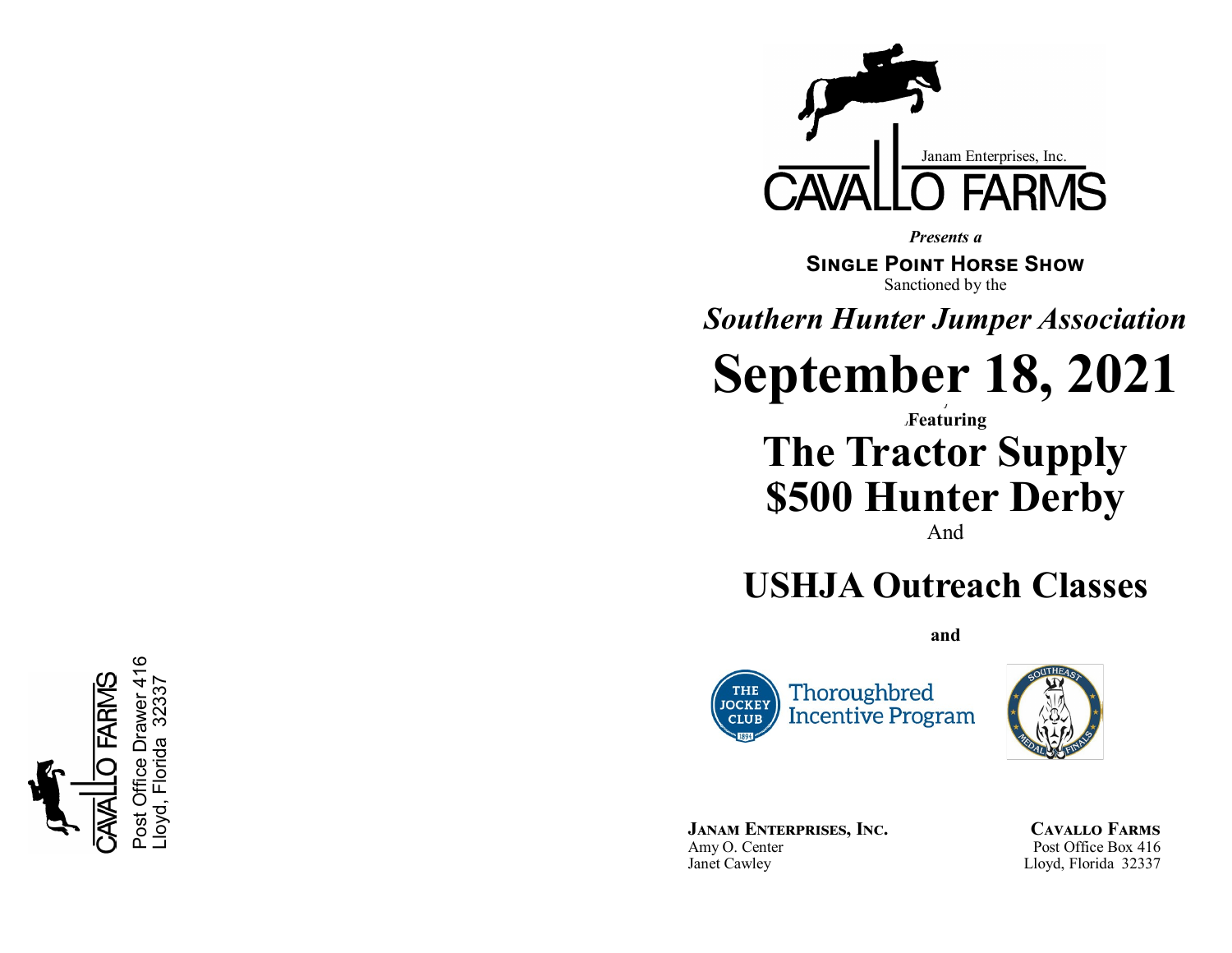

We hope everyone had a great summer and is ready to get back to great local showing!

We are excited to bring you a \$500 Hunter Derby at the September 18th horse show. We thank our sponsor, **Tractor Supply**, for demonstrating their support for our local hunter/jumper riders! This derby will be held at the end of the day and officiated over by both "R" judges. It is open to anyone who entered any division during the day at the horse show. The fences will be 2'6" with 3' high options. It will be a two round derby with a classic hunter round going first followed by a handy hunter round. Prize money will pay out to 8th place.

You will still be earning points towards the Cavallo Farms High Point Awards. No membership is necessary, all entries earn points. We will be awarding the following awards in November: High Point Pony, High Point Hunter, High Point Jumper, High Point Equitation Rider, High Point Beginner Rider and High Point Trainer (Cavallo Farms trainers not eligible).

SHJA members will still be earning points towards a great awards banquet in December! TIP thoroughbreds will earn points towards awards and TIP finals. A new year of qualifying for SEMF starts with this show!



# Keep up with Cavallo Farms:

# www.CavalloFarms.com

Or on Facebook

# www.Facebook.com/ CavalloFarms

### **Directions to Cavallo Farms:**

\*Traveling East or West on I-10, exit at SR 59 (Exit #217).

\*Turn south onto SR59

\*Travel approximately 1/2 a mile to a caution light

\*Turn left onto Old Lloyd Road

\*Travel 4/10 of a mile and turn left onto Lloyd Subdivision Road.

\*Follow signs to Horse Show Entrance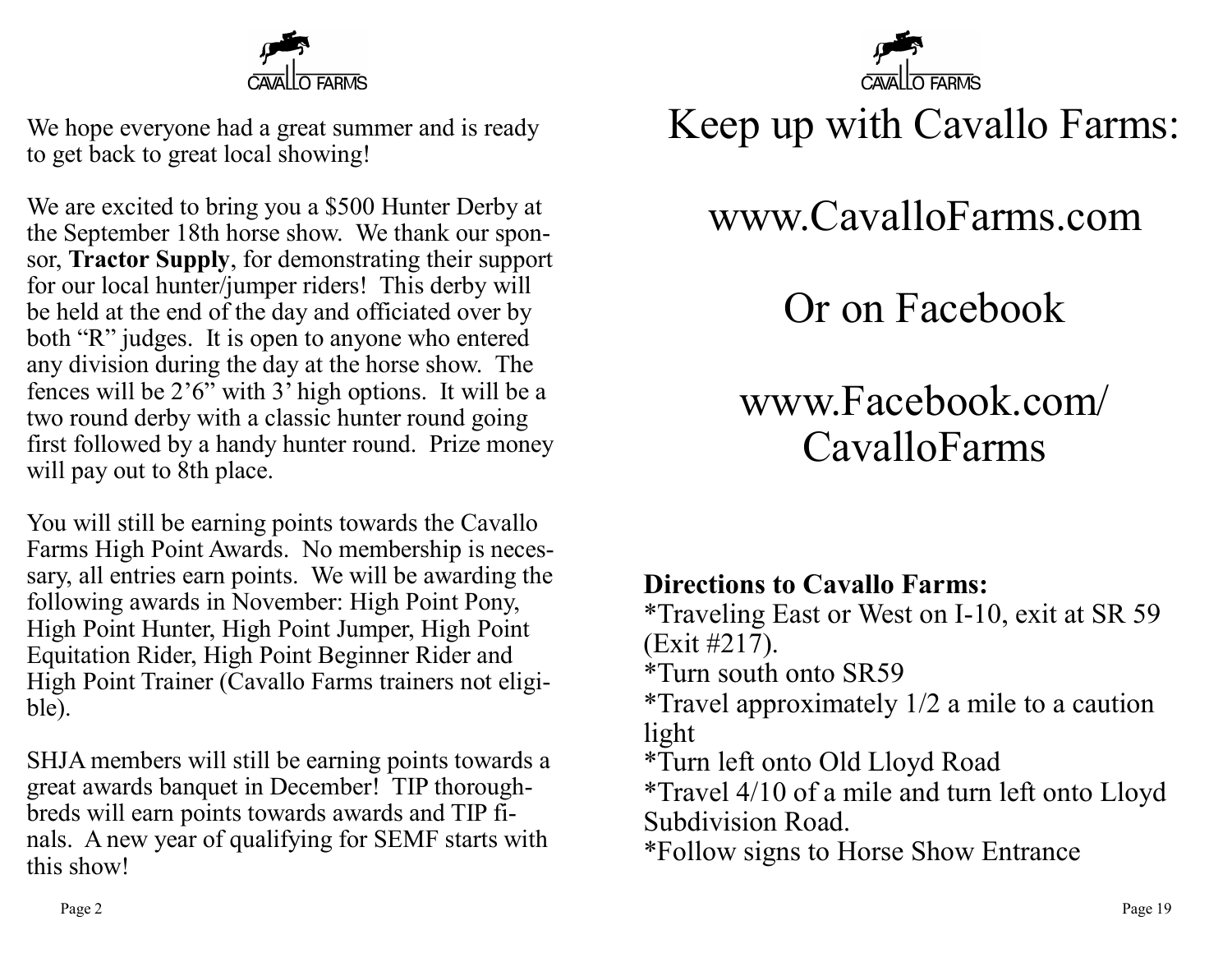

#### SOUTHEAST MEDAL FINALS CLASSES

#### MEDALS:

Riders need not be a Southeast Medal Member to compete.. One rider must complete the course in order for results to count. Additional testing at judge's discretion but not required. Conventional tack per USEF EQ 109.2. To be shown over a minimum of seven fences. The course may be either a Jumper or Hunter type course and include at least two changes of directions. The riders may be tested at Judges' discretion using USEF tests 1-19.

Children's Medal– 3' Adult Medal– 3' Low Children's Medal—2'6" Low Adult Medal—2'6" Pony Medal—2'3", 2'6", 2'9" Children's Pony Medal — 2', 2'6" Crossrail Medal Short/Long Stirrup Medal Novice Medal—2'

### HUNTERS:

Riders need not be a Southeast Medal Member to compete. A horse may qualify for any division which they are eligible and may qualify in multiple divisions, with different riders, provided the rider of record is a current Southeast Medal Members. To be shown over Hunter type courses of a minimum of seven fences and include at least two changes of direction.

| Children's Hunter-3'                     | Low Children's Hunter-2'6" |
|------------------------------------------|----------------------------|
| Adult Amateur Hunter-3'                  | Low Adult Hunter-2'6"      |
| Pony Hunter— $2'3''$ , $2'6''$ , $2'9''$ | Child Pony Hunter-2',2'6"  |
| Crossrail Hunter                         | Short/Long Stirrup Hunter  |
| Novice Hunter-2'                         |                            |

#### JUMPERS

Riders need not be a Southeast Medal Member to compete: however, only current members will have their results count towards qualifying for the Finals. Current USEF and Zone rules apply for cross entering. Low Child/Adult Jumper:

Fence Heights 1.00, (3'3"). Open to Horses or Ponies shown by Junior or Amateur Riders. Horse/rider combination may not cross enter inot other jumper finals.



And all USHJA members (there is free Outreach membership) will be earning points as well! The Outreach program has made a few changes. Keep in mind that at least 3 USHJA members have to compete in your class in order for points to count towards USHJA Outreach awards and rankings. So encourage your friends to join and compete! Horses can now be registered as well and also earn points! Points will accumulate throughout the year and earn riders Bronze, Silver or Gold certificates. The high point riders in each division for their zone can redeem their points for prizes of their choice! High point trainers will now earn a USHJA High Point Trainer Jacket! And the highest Gold Level point earner (by October 15th) for each zone will receive the Golden Back Stage Pass for the USHJA National Championships held in Las Vegas, NV in November! So check out all of the opportunities waiting for you as you participate in USHJA Outreach competitions both locally and around our zone!

Come out and show! A fun way to test your skills and so many ways to be awarded for it! We look forward to seeing you at the ring!

Amy and Janet

Page 18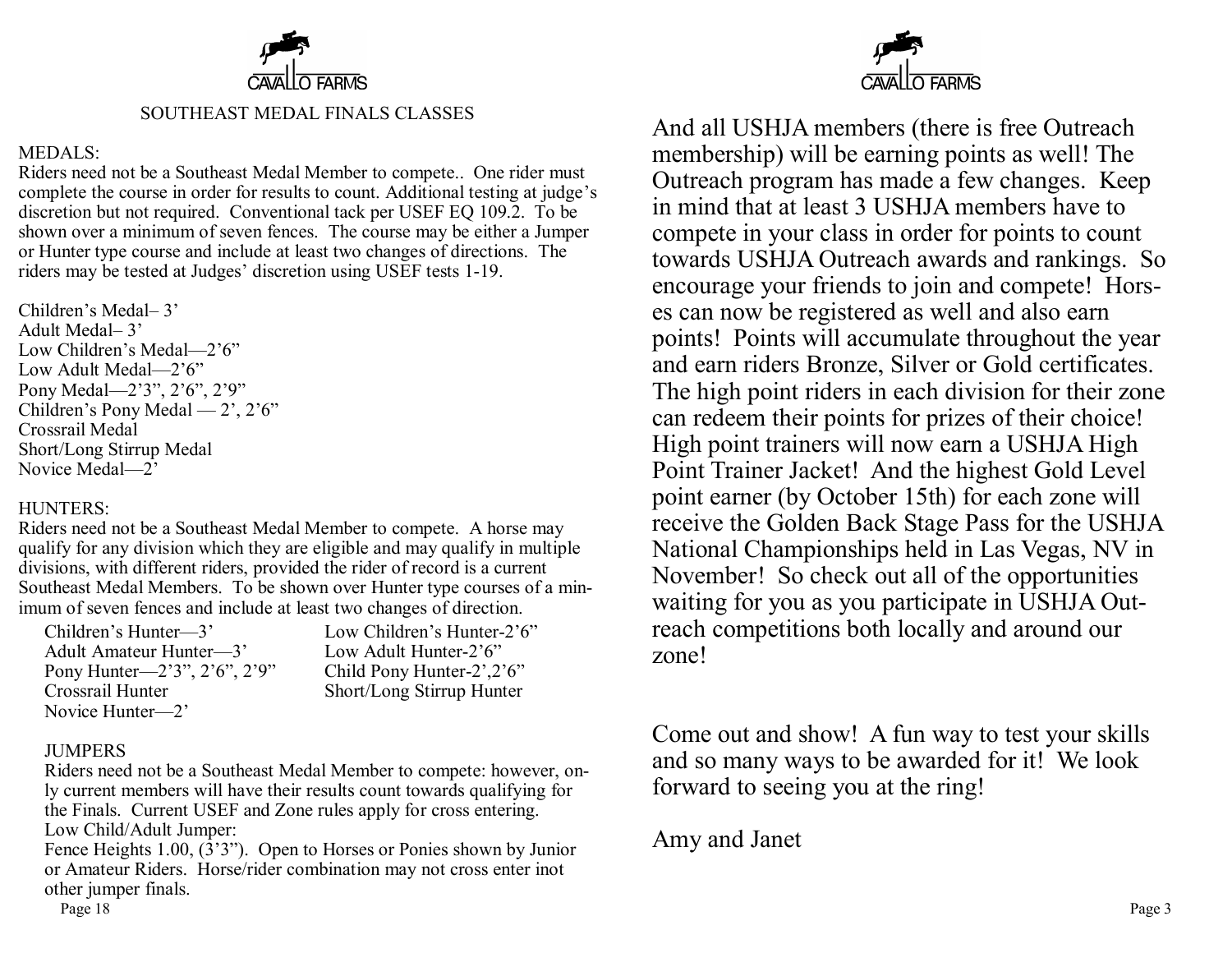

## **Support our local riding teams!**

Plan to purchase some light breakfast items, hot dogs, chips and drinks at a concession during this show. Proceeds will help support local IEA equestrians and their efforts to compete and qualify for post season competition!



3'0" Equitation: Riders may not compete in classes that exceed 3'3" at the same show

#### JUMPERS:

Courses must have at least 7 jumps, no combinations. No oxers for courses under 2'6" in height. Tables allowed are: Table IV Sec 1 or 2; Table II Section 2a,b,c,d or Table II Sec 1

Fence heights: .60m; .70m; .85m; 1m

### THE JOCKEY CLUB THOROUGHBRED INCENTIVE PROGRAM AWARDS

The horses T.I.P. number MUST be on the entry form. Points from any class you enter will count towards the following High Point Awards. Ribbons and awards will be provided by The Jockey Club and presented at the end of the day. T.I.P. registered horses that compete in a T.I.P. approved horse show will be eligible to compete at the National Championship.

Hunter High Point Thoroughbred High: for all Hunter classes 2'6" and above

Hunter High Point Thoroughbred Low: for all Hunter classes under 2'6"

Jumper High Point Thoroughbred: for all Jumper classes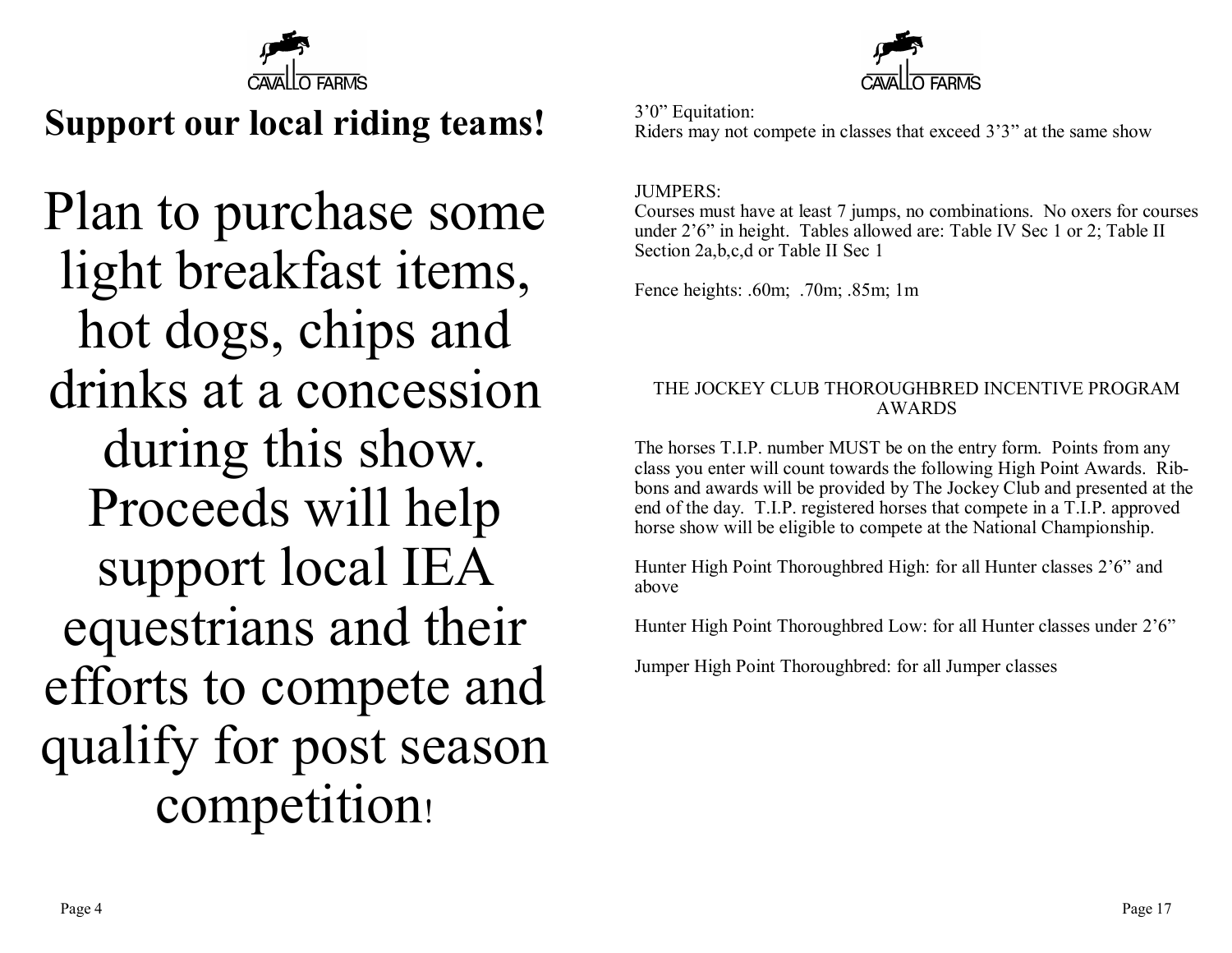

Xrails or 18" Hunter: Riders must be juniors or amateurs and may not compete in classes jumping higher than 2' at the same show.

2' Hunters: Riders may not compete in classes that exceed 2'3" at the same show

2'3" Hunters: Riders may not compete in classes that exceed 2'6" at the same show

2'6" Hunters: Riders may not compete in classes that exceed 2'9" at the same show

2'9" Hunters: Riders may not compete in classes that exceed 3' at the same show.

3'0" Hunters: Riders may not compete in classes that exceed 3'3" at the same show

EQUITATION: Courses must have at least 7 jumps. No oxers for class 2'3" and lower.

Walk-Trot and Walk-Trot Over Poles Riders may not compete in any over fence class at the same show.

Xrail or 18" Equitation: Riders may not compete in classes that exceed 2' at the same show.

2' Equitation: Riders may not compete in classes that exceed 2'3" at the same show.

2'3" Equitation: Riders may not compete in classes that exceed 2'6" at the same show.

2'6" Equitation: Riders may not compete in classes that exceed 2'9" at the same show.

2'9" Equitation: Riders may not compete in classes that exceed 3' at the same show.



### **Upcoming shows and events:**

### **Cavalloween Spooktacular: October 23rd**

Join us for a spooky good time. This annual event will once again be highlighted by the **Halloween Haunter Costume Class** And bring a covered dish and join us after the show to celebrate the season and get to know all of our local equestrians! Everyone is welcome!!

### **Clinic with Paddy Downing-Nyegard: October 24th**

Joins us for a fun and educational clinic. This is a popular clinic that fills up fast! Spots are \$125 per rider. Reserve your spot today!

**SHJA Finals: November 6**

The end of the show year highlighted with the SHJA Medal and Mini Medal Finals class. We will also be awarding our High Point Awards at this show!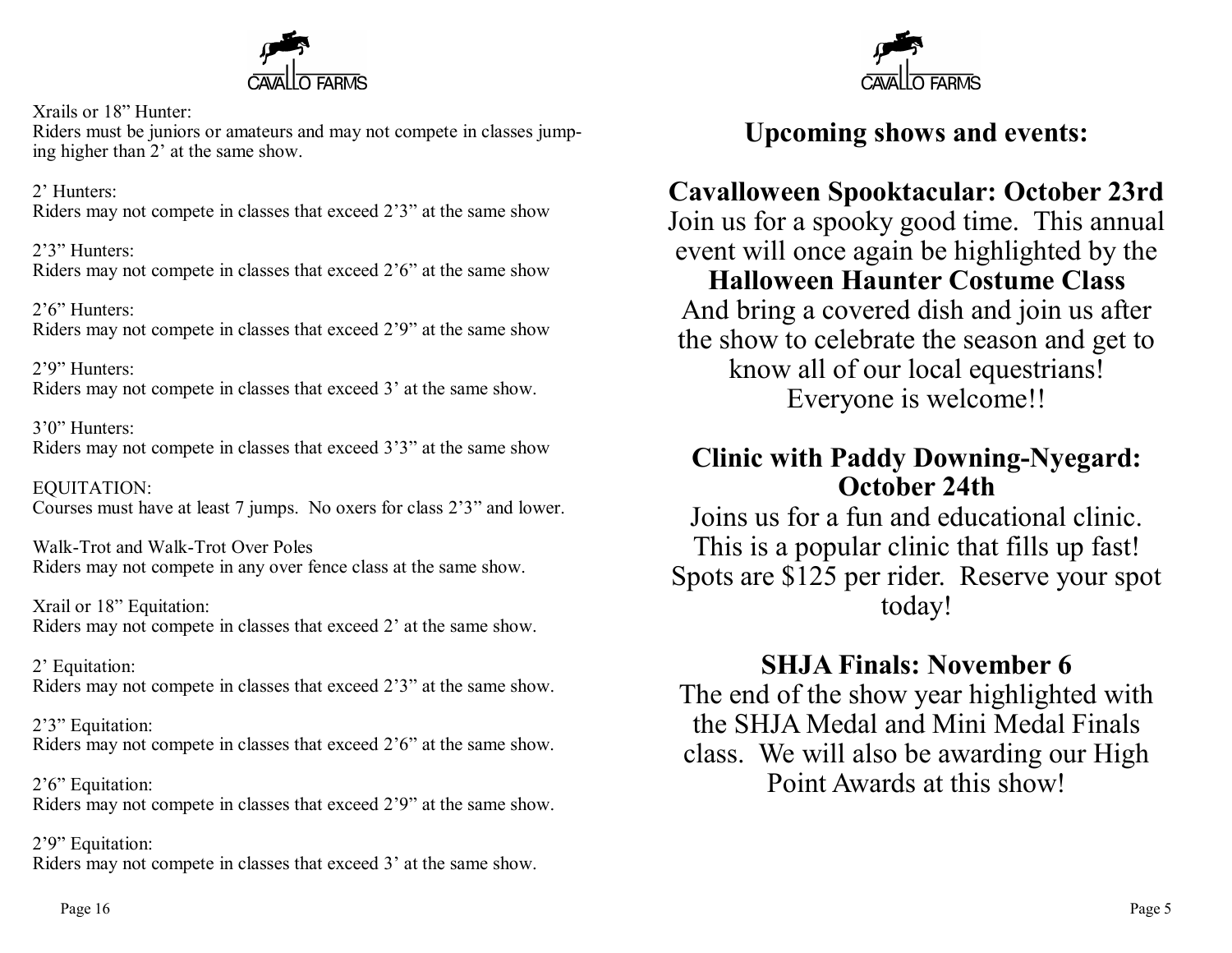

### **We welcome the following officials:**

### **Mr. Doug Bruce "R" Ocala, FL**

### **Mr. J. Michael Halbieb "R" Birmingham, AL**

### **SHOW STAFF**

Show Manager: Amy Center (850) 545-4898

Secretary: Janet Cawley (850) 566-4539

Course Designers: Amy Center, Janet Cawley and Grace Dreyer

Adjudicator: Amy Center/Janet Cawley

Paddock Masters: Erika Cooley/Kate Gorman

Announcer: Tim Center

EMT Services provided by Lloyd Volunteer Fire Dpt. Farrier on Call: Wayne Frey (850) 528-8095

### **JUMPERS**

Any Table approved by USEF and found in the USEF rule book may be used to conduct jumper classes. Tables must be listed in the class schedule. Electronic timers are not required, stop watches are acceptable. A clear start and finish line marked both on the course diagram and with some physical object in the ring. An audible signal must be made by the judge to commence the class or to stop a horse on course. Oxer spreads may not exceed the height of the jumps. See USEF Rule Book for all other jumper rules.

Puddle Jumper: Fence Height 0.60m (2'0"). Open to all

Hopeful Jumper: Fence Height 0.70m (2'3"). Open to all

Training Jumper: Fence Height 0.85m (2'9"). Open to all

Children's/Adult Jumper: Fence Height 1.00m (3'3"). Open to all junior and amateur riders.

### USHJA OUTREACH CLASS DESCRIPTIONS

Riders must be members of USHJA at any level in order for points to count. USHJA Outreach membership is free. Horses are not required to be registered with USHJA in order to compete in Outreach classes. Non USHJA members may compete in USHJA Outreach classes but only USHJA members will receive points. Points are not recorded retroactively. USHJA numbers MUST be noted on the entry form. 3 Entries must COMPLETE for points to count. Riders will receive awards and Certificates from USHJA directly.

**HUNTERS** Courses have at least 7 jumps. Oxers discouraged below 2'6"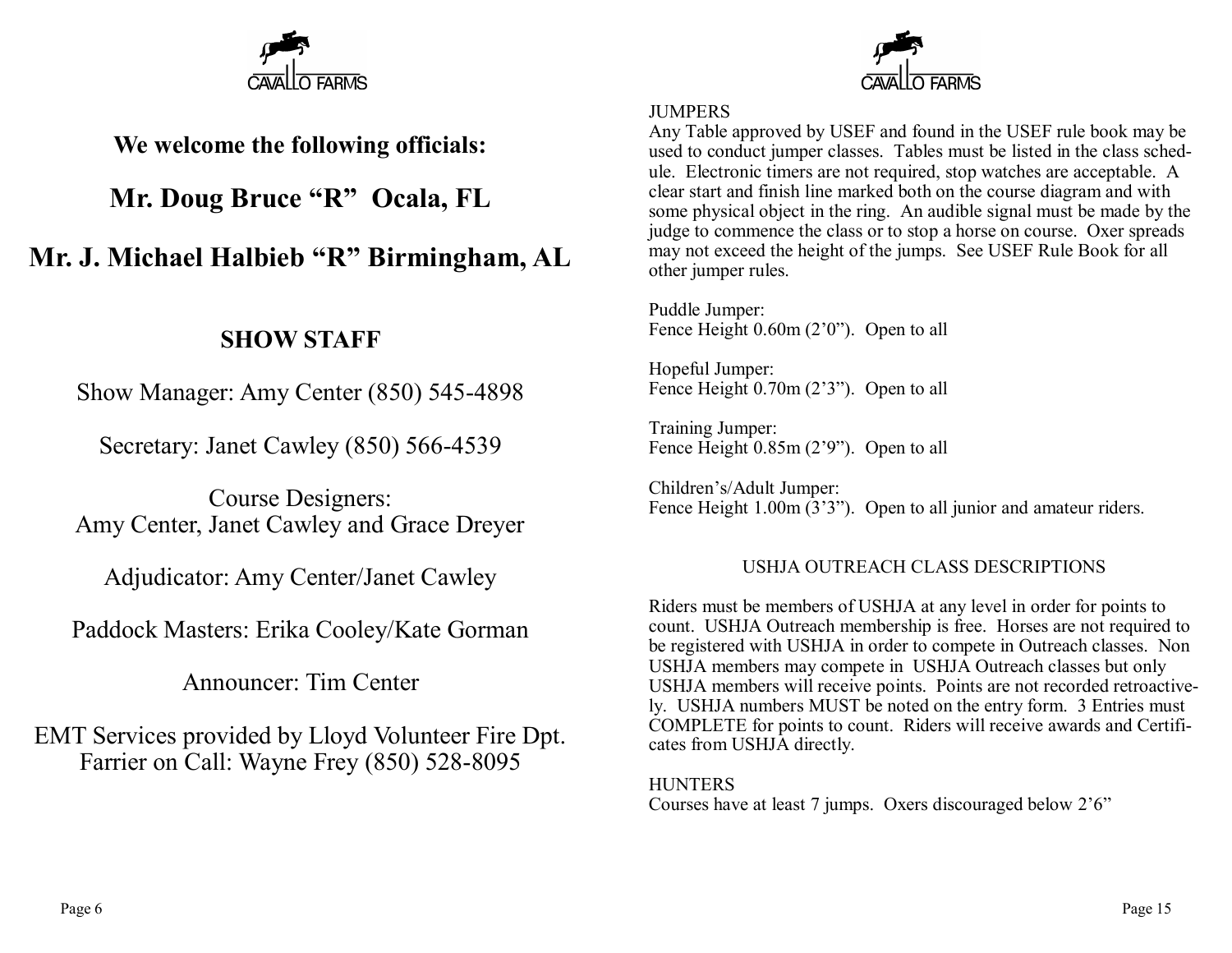

12-14 Equitation: Fence heights 2'6" or 2'9". Open to riders 12 years to 14 years old.

15-17 Equitation: Fence heights 2'9" or 3'. Open to riders 15 years to 17 years old.

### Adult Equitation:

Fence heights 2'6" or 3'. Open to adult amateur riders. Rider can choose only one height per show.

### SHJA Mini Medal:

Fence height 2'6". Open to junior and adult amateur riders. Riders must be a SHJA member to compete. To be shown over a course of no less than 7 obstacles. Test 1-9 may be included during the course. No further testing is required except at finals. The top ten riders and any rider who has won a ble ribbon in SHJA Mini Medal class from the competition year will qualify for the finals which will be held at the last local show for the year. Riders may not cross enter in the SHJA Medal at the same show. Riders qualified for both Medal and Mini Medal Finals may only compete in one.

### SHJA Medal:

Fence height 3'. Open to junior and adult amateur riders. Riders must be a SHJA member to compete. To be shown over a course of no less than 8 obstacles. The top four riders will be tested. Tests 1-19. Horse/rider must return to the ring for testing in the same gear. The top ten riders and any rider who has won a blue ribbon in the SHJA Medal class from the competition year will qualify for the finals which will be held at the last local show of the year. Riders may not cross enter into the SHJA Mini Medal class at the same show. Riders qualified for both Medal and Mini Medal Finals may only compete in one.



**Join us for fun day designed for everyone in the local horse community!**

## **Saturday, November 27th**

### Tack Exchange: 10:00 am - 3:00pm

gather up all of that tack (all disciplines), clothing and any other horse related items that have been going unused and let it find new purpose with someone else! A great way to clean out and also find what you may be needing! Sellers pay \$10 per table (bring your own) and sell all of their goods!

Everyone welcome to shop, no admission fees!

### Riding Clinic: 9:00am start

Come ride in a clinic with one of our local trainers. We plan to highlight a local trainer to come in and teach at this fun day and at others in the future! This clinic will be with Laura Cassati. Learn more about her at www.facebook.com/ChivelliSport/ \$100 per rider. Everyone is welcome to audit and learn more about the local equestrian professionals in our area!

### Tallahassee Professional Horseman's Group Meeting: 2:00 pm

All those working in any aspect of the horse industry are welcome and encouraged to gather! We will have a speaker and some social time. A great way to continue to lift up our entire horse community!

### Adult Rider Happy Hour: 4:00pm

Calling all adult riders and horse enthusiasts! Join our HWWM riders for some social time! Meet others who love horses as much as you do! Bring a drink and a dish to share and enjoy a fun afternoon with other horse crazed adults! Everyone welcome!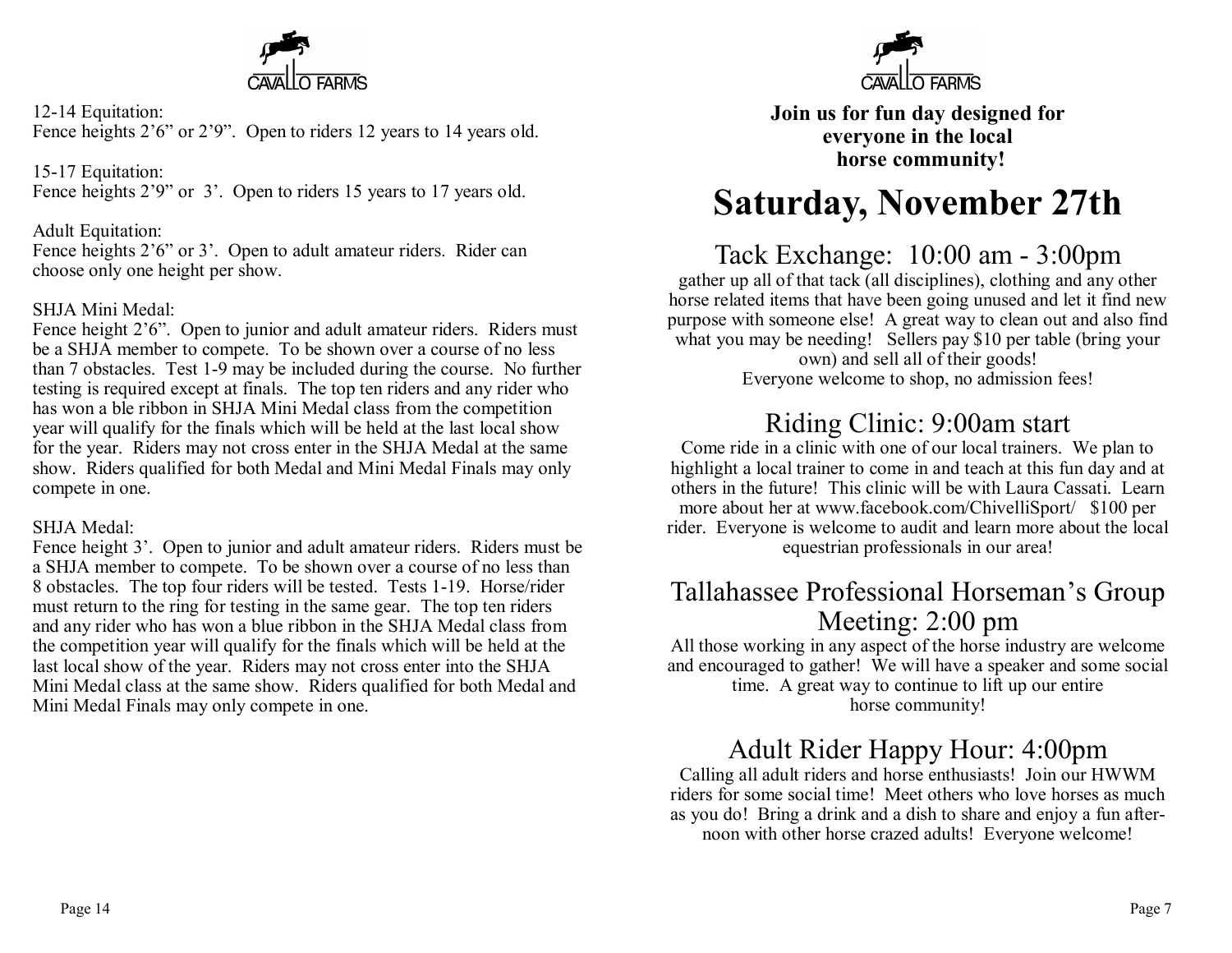

### 8:00 am Start

1. Warm Up 63. Intermediate Hunter o/f (USHJA) 64. Intermediate Hunter o/f (USHJA) 65. Intermediate Equitation o/f (USHJA, SEMF) 66. Intermediate Hunter u/s (USHJA) 67. Intermediate Equitation Flat (USHJA) 2. Low Hunter u/s (USHJA) 3 Low Hunter o/f (USHJA) 4. Low Hunter o/f (USHJA) 72. Pony Hunter o/f (SEMF) 73. Pony Hunter o/f (SEMF) 74. Pony Hunter u/s (SEMF) 10. SHJA Mini Medal 11. Adult Hunter o/f (USHJA, SEMF) 12. Adult Hunter o/f (USHJA, SEMF) 13. Adult Equitation o/f (USHJA) 14. Adult Hunter u/s (USHJA, SEMF) 15. Adult Equitation flat (USHJA) 18. Children's Hunter o/f (USHJA, SEMF) 19. Children's Hunter o/f (USHJA, SEMF) 20. Children's Hunter u/s (USHJA, SEMF) 23. 12-14 Equitation o/f (USHJA, SEMF) 24. 12-14 Equitation flat (USHJA, SEMF) 21. 15-17 Equitation o/f (USHJA) 22. 15-17 Equitation flat (USHJA) 17. SHJA Medal 25. Schooling Hunter o/f (USHJA) 26. Schooling Hunter o/f (USHJA) 27. Schooling Hunter u/s (USHJA) 28. Puddle Jumper II.2(b) .60m (USHJA) 29. Puddle Jumper II 1 .60m (USHJA) 30. Hopeful Jumper II.2(b) .70m (USHJA) 31. Hopeful Jumper II 1 .70m (USHJA) 32. Training Jumper II.2(b) .85m (USHJA) 33. Training Jumper II 1 .85m (USHJA) 34. Child/Adult Jumper II.2(b) 1m (USHJA) 35. Child/Adult Jumper II 1 1m (USHJA)

#### **\$500 Tractor Supply Hunter Derby**



### EQUITATION

### Walk-Trot:

Open to riders 12 and under; may not have cantered in any show. Riders must demonstrate the walk and the trot both ways of the ring. Walk -Trot riders may cross enter in Crossrails Beginner Rider over fences but they may not canter.

#### Crossrails for Beginner Riders:

Open to riders in their first two years of showing over fences. May trot or canter fences; will be judged on consistency. Adults may ride ponies. Riders may not enter any other over fences division at any recognized or unrecognized show. Walk-Trot riders may cross enter into Crossrails for Beginner Riders but may not canter.

Short Stirrup Equitation: Same restrictions as Short Stirrup Hunter. Fence heights 18"

Long Stirrup Equitation: Same restrictions as Long Stirrup Hunter. Fence heights 18"

#### 11 & Under Equitation:

Fence heights 2'. Open to riders 11 years old and younger. No in and out.

#### Pony Equitation:

Open to junior riders over 11 years of age riding ponies. Fence heights 2' for small and medium ponies and 2'6" for large ponies.

#### Intermediate Equitation:

Fence heights 2'3". Open to any rider who has not jumped over 2'3" at any SHJA or USEF recognized horse show.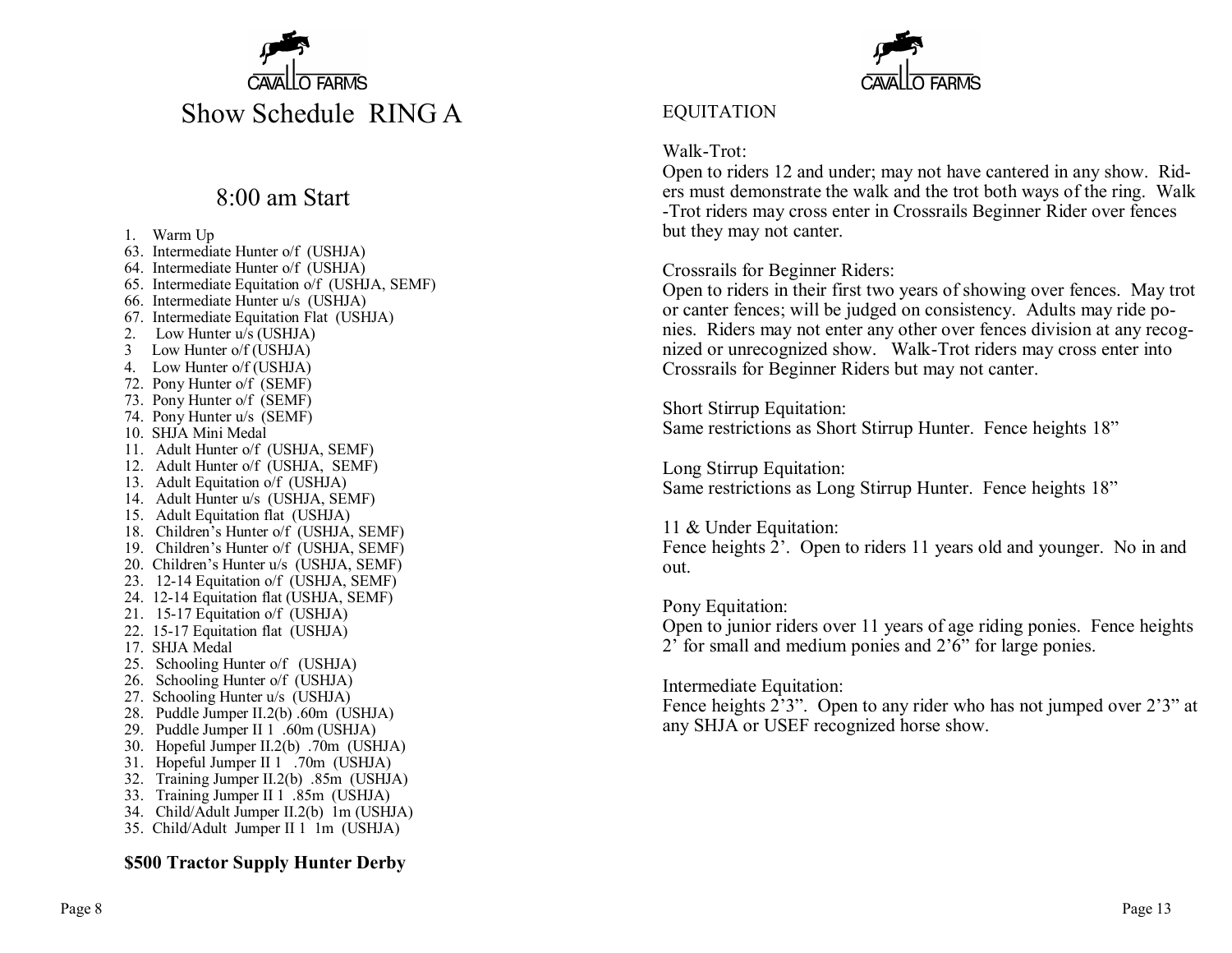

#### Intermediate Hunter:

Fence heights 2'3". Open to ponies and horses. The horse/rider combination may not have shown over a course higher than 2'3" at any SHJA or USEF horse show. The horse/rider combination may not cross enter into any class requiring a jump of over 2'3"

Low Hunter:

Fence heights  $2'6''$ ; no in and out; open to horses and ponies

Schooling Hunter: Fence heights 2'9". Open to horses and ponies

### Children's Hunter:

Fence heights 2'6" or 3'. Open to junior riders. Riders must specify desired height prior to the start of the division. Rider may not show the same horse at both heights at the same show. This class may be split by height if entries warrant.

#### Adult/Amateur Hunter:

Fence heights 2'6" or 3' to be judged together. Rider must specify desired height prior to the start of the division. Rider may not show the same horse at both heights at the same show. This class may be split by height if entries warrant. Open to amateur riders over 18 years old. May be asked to hand gallop in the under saddle class.

#### Pony Hunter:

Small (12.2 hands and under): fence heights 2'3". Medium (12.2-13.2 hands): fence heights 2'6". Large (13.2 – 14.2 hands): fence heights 2'9". Open to junior riders. Lines set on the horses stride.

### Children's Pony Hunter:

Fence heights small/medium ponies: 2' and for large ponies: 2'6". Open to junior riders. Pony/rider combination may not cross enter into the regular pony hunter division at the same show.



### 8:00 am Start

- 36. Warm Up
- 37/42 Short/Long Stirrup Hunter o/f (USHJA, SEMF)
- 38/43 Short/Long Stirrup Hunter o/f (USHJA, SEMF)
- 39/44 Short/Long Stirrup Equitation o/f (USHJA, SEMF)
- 40/45 Short/Long Stirrup Hunter u/s (USHJA, SEMF)
- 41/46 Short/Long Stirrup Equitation flat (USHJA)
- 47. Leadline
- 48. Walk
- 49. Walk and Trot one at a time
- 50. Walk over poles
- 151. USHJA Walk-Trot
- 152. USHJA Walk-Trot
- 153. USHJA Walk-Trot
- 51. SHJA Walk/Trot Equitation
- 52. SHJA Walk/Trot Pleasure
- 53. SHJA Walk/Trot u/s
- 54. Walk/Trot over Poles (USHJA)
- 55. Crossrails Beg. Eq. o/f (USHJA, SEMF)
- 56. Crossrails Beg. Eq. o/f (USHJA, SEMF)
- 57. Crossrails Beg. Eq. Flat (USHJA, SEMF)
- 58. Crossrails Beg. Horse o/f (SEMF)
- 59. Crossrails Beg. Horse o/f (SEMF)
- 60. Crossrails Beg. Horse u/s (SEMF)
- 61. Pleasure Pony
- 62. Pleasure Horse
- 75. Children's Pony Hunter o/f (USHJA, SEMF)
- 76. Children's Pony Hunter o/f (USHJA, SEMF)
- 77. Children's Pony Hunter u/s (USHJA, SEMF)
- 70 Pony Equitation o/f (USHJA, SEMF)
- 71 Pony Equitation Flat (USHJA)
- 68. 11 & Under Equitation o/f (USHJA, SEMF)
- 69. 11 & Under Equitation Flat (USHJA)
- 78. Baby Green Hunter o/f (USHJA, SEMF)
- 79. Baby Green Hunter o/f (USHJA, SEMF)
- 80. Baby Green Hunter u/s (USHJA, SEMF)
- 81. Mini Hunter o/f (USHJA)
- 82. Mini Hunter o/f (USHJA)
- 83. Mini Hunter u/s (USHJA)